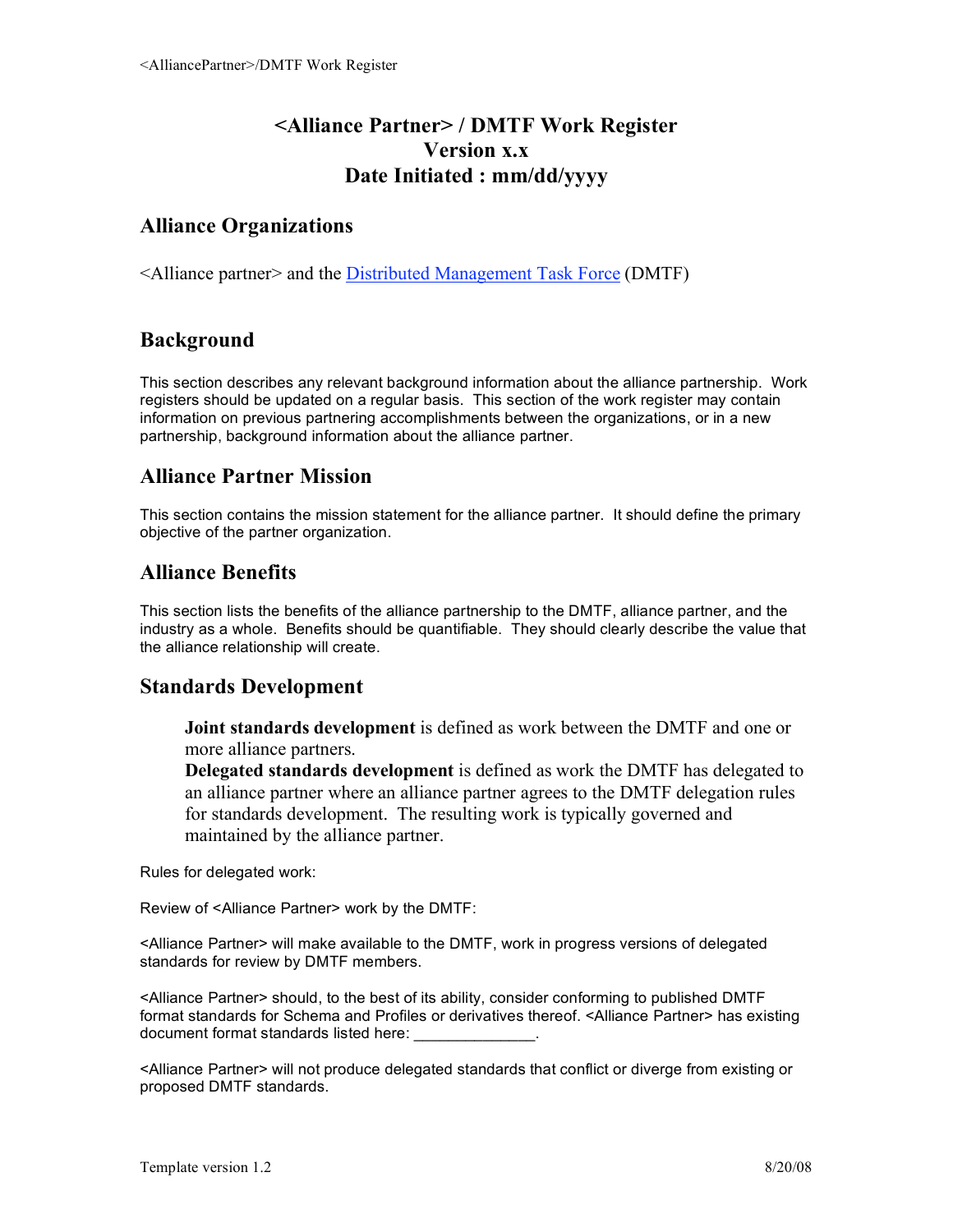| <b>AP</b><br>Id | Desc   Info Mgt   Lead<br><b>Domain</b> | Ora | <b>IP Policy</b> | <b>Holder</b> | Governing   Copyright   Developing<br>Ora | <b>Maintaining</b><br>Ora |
|-----------------|-----------------------------------------|-----|------------------|---------------|-------------------------------------------|---------------------------|
|                 | ູບ.                                     |     |                  | Ö.            |                                           |                           |

<Alliance Partner> has the following standards (mandatory entry for each standard):

Descriptions of the Above Fields (from Section 5.2 of DSP 4003):

- 1. AP Identifier is a unique identifier assigned to a standard by the Alliance Partner. For the DMTF standards this is a DSP number unless the standard is the CIM schema. Initially, this may specify a group of standards, e.g. profiles, but is replaced by one line for each discrete standard as it is identified.
- 2. Description summarizes the standard that is identified by the AP Identifier.
- 3. The DMTF is actively developing standards for management interfaces covering a number of information management domains. It is desirable to coordinate these activities with and across alliance partners to avoid redundant efforts and improve the interoperability of management interfaces. The information management domain identifies the technology area covered by the standard. For example, the work register between SNIA and DMTF might identify the information management domain as storage. The work register between TGG and DMTF might identify the information management domain as Non-IT data center equipment and facilities.
- 4. The Lead Organization identifies the body within the DMTF or the alliance partner that is actively working to develop the standard. The purpose of providing this information is to facilitate participation by individuals wishing to contribute to a standard in a particular space in the correct body.
- 5. Governing IP Policy indicates whether the IP policy of the DMTF or alliance partner will govern the standard.
- 6. Owning organization indicates whether the DMTF or alliance partner will own the completed standard.
- 7. Developing organization indicates whether the DMTF or alliance partner will develop the standard.
- 8. Maintaining organization indicates whether the DMTF or alliance partner will be responsible for maintaining the standard.

# **Milestones / Dates**

This section contains the list of milestones that will be accomplished by the alliance partnership. Milestones should be oriented towards specific objectives that have a predefined completion date. For example, white papers, profiles, best practice documents, participation in DMTF or partner events, and contributions to DMTF or partner specifications. Please be as specific as possible about actual documents that will need to be shared between the organizations.

# **Work Register Review Date**

Work registers should be reviewed on a regular basis to update progress on the milestones and to adjust the work registers based on changes in objectives between the partner organizations. This section identifies the time frame when the work register will be reviewed. It should be less